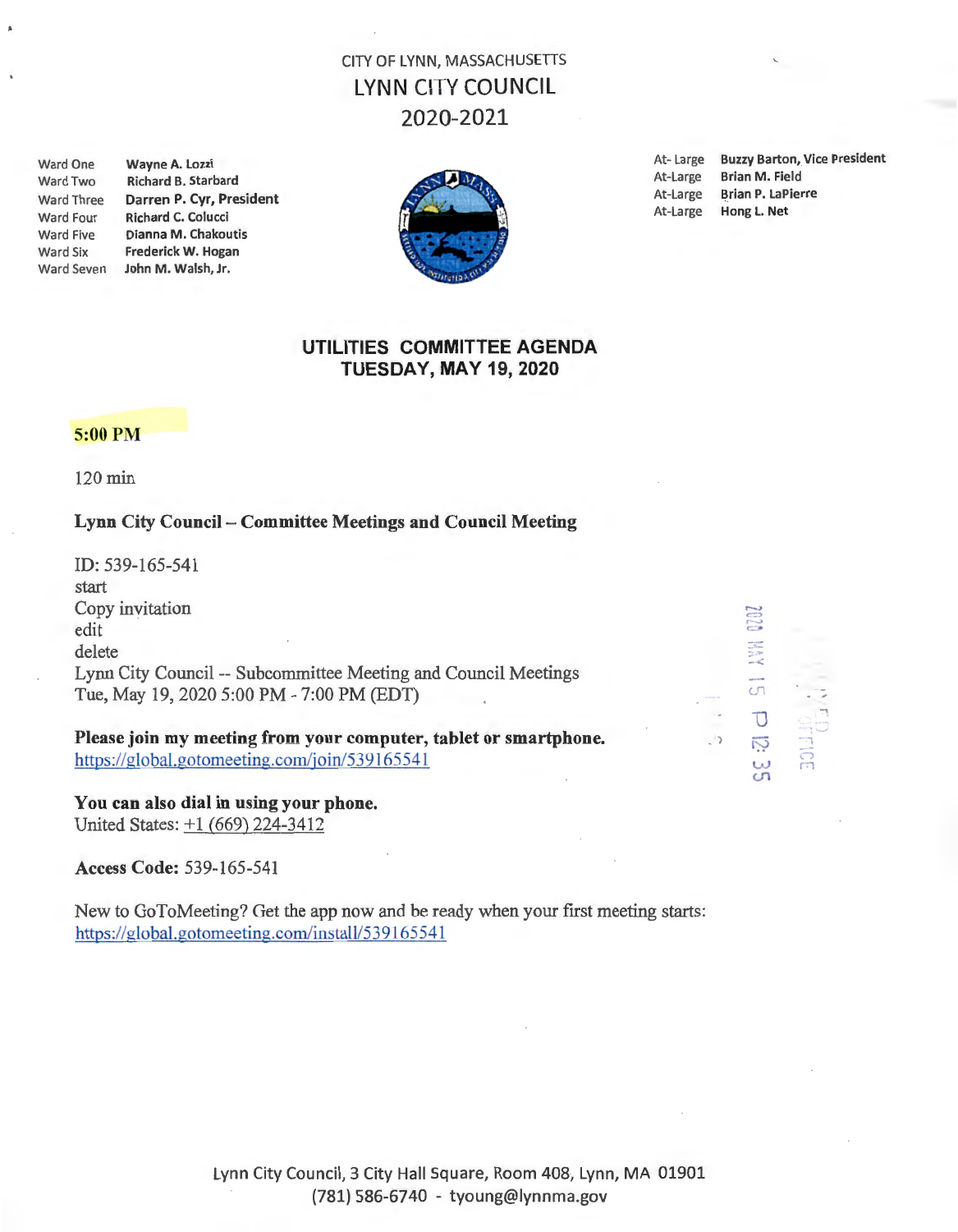## **TO BE SET DOWN FOR PUBLIC HEARINGS:**

Petition of Extenet Systems for permission to construct a small cell wireless telecommunications facility to be attached to an existing utility pole located on a public way at the following locations:

| 451 Chestnut St.    | 388 Eastern Ave.     | 53 Wyman St.   |
|---------------------|----------------------|----------------|
| 31 Graves Ave.      | 62-64 Lafayette Park | 10 Sidney Ave. |
| 184 Allen Ave.      | 59 Tracy Ave.        |                |
| 17 Beacon Hill Ave. | 22 Livingston St.    |                |
| 18 Hanover Circle   | 299 Chatham St.      |                |
| 88 Laighton St.     | 189 Western Ave.     |                |
| 95 Park St.         | 18-20 Etna Place     |                |
| 13 Relay St.        | 65 Kirtland St.      |                |
| 25 Winthrop St.     | 9 Heffernan Ave.     |                |
| 16 Cedar St.        | 16 Amory St.         |                |
| 96 New Park St.     | 11 Grant St.         |                |
| 40 Norton St.       | 346 Chatham St.      |                |
| 51 Orchard St.      | 27 New Park St.      |                |
| 30 Witt St.         | 316 Eastern Ave.     |                |
| 21-25 Ames St.      | 21 Trinity Ave.      |                |
| 293 Curwin Circle   | 9 Wardwell Place     |                |
| 98 Myrtle St.       | 139 Empire St.       |                |
| 62-64 Raddin Grove  | 84 Marianna St.      |                |
| 24 Revere Ave.      | 13 Essex St.         |                |
| 55 Walnut Park      | 68 High Rock St.     |                |

Petition of National Grid at Silsbee St. to install approximately 80 feet of PVC conduit to the property of 113 Broad St.

Petition of National Grid to relocate 1 JO Pole at intersection of Rollin Ave & Rollin Terrace.

Petition of National Grid to install 1 JO Pole at intersection of Houston St & Houston Pl.

Petition of National Grid to relocate 1 JO Pole at intersection of Geneva Ave & Houston Pl.

Petition of National Grid to install 1 JO Pole at intersection of Fair Oaks Ave & Kernwood Drive.

Petition of National Grid to install 2 SO Poles at intersection of Hanson St & Lynnway.

Petition of Comcast to install a new underground conduit to provide service to 3 8 Andrew Street.

Petition of Comcast to install a new underground conduit to provide service to 34 Munroe Street.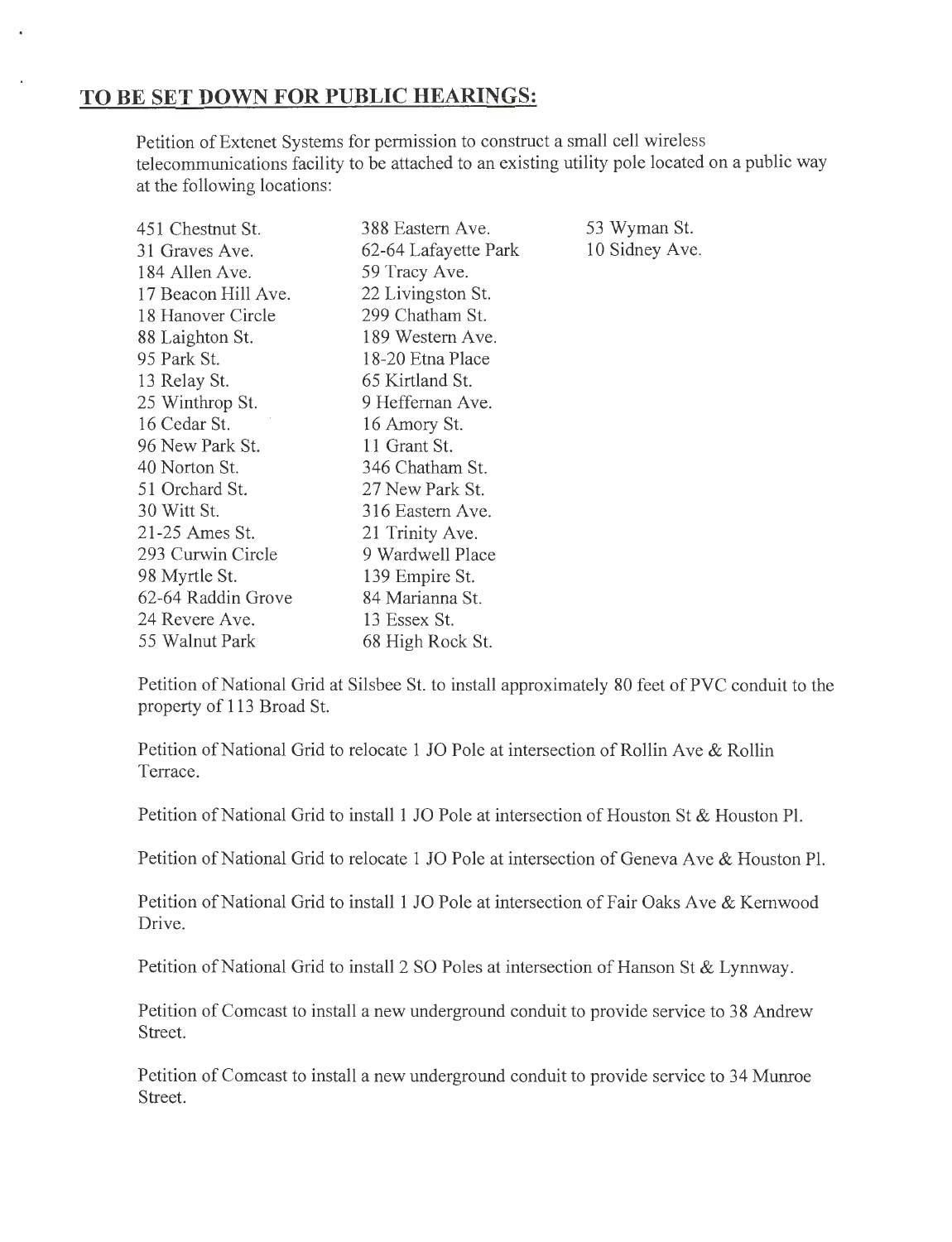#### **Discussion re: Access Agreement - City of Lynn / ExteNet** ACCESS AGREEMENT

THIS ACCESS AGREEMENT (the "Agreement") is made and entered into this day of THIS ACCESS AGREEMENT (the "Agreement") is made and entered into this \_\_\_\_\_\_\_\_\_\_\_ day of<br>2020, by and between ExteNet Systems, Inc., a Delaware corporation , with its principal<br>office located at: 3030 Warrenville Rd., Ste Development, L.P (the "Owner"), which owns the land (the "Land") and building(s) (the "Building") located at 2801 E. Market St., York, PA. 17402 County of York, Commonwealth of Pennsylvania, and having Parcel Number 46000JJ00060000000 (together, the "Property"),

1. UNDERGROUND CONSTRUCTION AUTHORIZATION. ExteNet has placed communications antennae and related equipment upon a wood utility pole depicted as York-00012 of the attached Exhibit A and requires ingress and egress for access and utilities to and from the York-0012 pole to the pole identified as the "MetEd pole 30218-23786 or its respective replacement pole for the purpose of placing fiber, cable, utility and other lines necessary for the operation of ExteNet's wireless communication services. Owner hereby grants to ExteNet a non-exclusive easement and license to install, construct, replace, maintain, repair, operate, and remove, at ExteNet's sole option and expense, certain underground wires, cables, conduit in the area between the poles and other appurtenant fixtures and equipment (the "Facilities"), over, under, across and along the Property as depicted in Exhibit A, and as may be necessary or useful in distributing ExteNet's communications services (the "Services"). While there is no intention for ExteNet to disrupt the asphalt parking lot, any damage to the asphalt surface of the parking lot caused by ExteNet, will be properly repaired by ExteNet using only hot asphalt. Cold patch shall not be permitted. ExteNet. Owner shall provide ExteNet with access to the Property at all times for the foregoing purposes.

**2. OWNER TO APPROVE PLANS.** Owner acknowledges and approves ExteNet's placement of the Facilities over under and through the Property as depicted in Exhibit A. As to any material modifications or changes to the Facilities in the future, ExteNet shall prepare and deliver to Owner plans and specifications prior to any construction or material modification (the "Plans") of the Facilities. No work for any material modifications or changes to the Property except as identified in Exhibit A, shall commence until Owner has approved Plans, which approval will not be unreasonably withheld, conditioned, or delayed. Upon approval of the Plans or as it relates to the placement of the Facilities identified in Exhibit A attached hereto, such construction shall be performed in a manner consistent with generally accepted construction standards. ExteNet shall coordinate with Owner's property manager and shall follow Owner's rules and regulations in connection with the installation of the Facilities, provided that; (i) such rules and regulations do not materially alter the Services provided by ExteNet; and (ii) do not alter ExteNet's rights and obligations hereunder.

**3. RESPONSIBILITY TO CONTACT PUBLIC UTILITIES.** ExteNet and/or its contractors will contact and coordinate with local agencies to physically mark the location of all public utility lines (including, but not limited to, water, electric, phone, gas and sewer lines) that are located in areas in which ExteNet intends to install the Facilities. ExteNet shall be responsible for any damage to public utility lines that are located along the routes or in the location in which ExteNet installs its Facilities that were clearly and accurately located and marked, to the extent such damage arises from the installation activities of ExteNet. It is understood that the Property Owner has not and will not consent to ExteNet cutting or damaging any public utility lines whether such lines are clearly and accurately located and marked or not.

**4. RESPONSIBILITY TO MARK PRIVATE UNDERGROUND LINES.** ExteNet acknowledges and agrees that Property Owner may have private underground lines. ExteNet is required to use its best efforts to verify and clearly mark, to the best of its knowledge, using a qualified contractor approved by Owner, which costs for said contractor shall be paid for by ExteNet, any and all buried, private lines, including, but not limited to, irrigation lines, irrigation heads, drains, cables, pipes and wires (collectively "Private Lines"). After all aforesaid locating and marking has been performed by Property Owner, ExteNet shall thereafter be responsible for any damage to any cut or damaged Private Lines whether located and marked or not that are located along the routes or in the location in which ExteNet installs any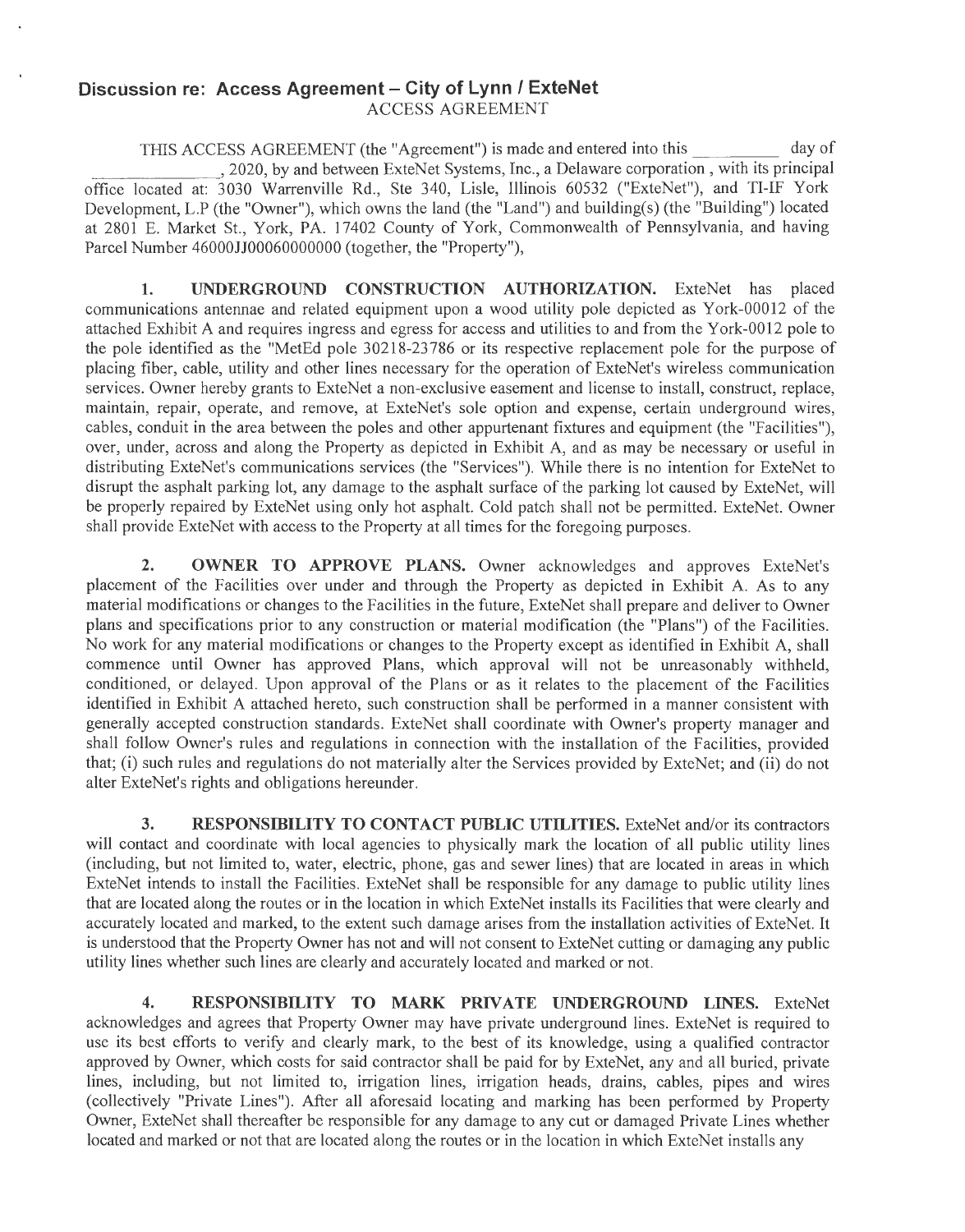Facilities to the extent caused by ExteNet's installation of its Facilities, and shall repair the same immediately.

**5.** RESPONSIBILITY FOR FACILITIES. ExteNet shall comply with all applicable laws. ExteNet shall keep the Facilities in good order and repair and shall promptly repair any damage caused by ExteNet, other than ordinary wear and tear. The Facilities shall belong to ExteNet, shall be there at the sole risk of ExteNet and Owner shall not be liable for damage thereto or loss thereof, except in the event of Owner's negligence or willful misconduct. ExteNet shall be responsible for, and shall also indemnify, hold harmless and defend Owner against, the satisfaction or payment of any liens for any provider of work, labor, material or services claiming by, through or under ExteNet. Prior to installation of the Facilities, and thereafter upon Owner's request at the renewal of required policies, ExteNet shall provide a certificate of insurance to Owner, naming Owner as an additional insured.

**6. REMOVAL OF FACILITIES.** At the expiration or earlier termination of this Agreement, ExteNet shall not be required to remove any of the Facilities located underground, and to the extent that ExteNet does remove any of its Facilities, ExteNet shall repair all damage caused by such removal. Any property not so removed within ninety (90) days after the expiration of this Agreement shall become the property of the Owner.

7. **TERM.** This Agreement shall have an initial term of ten (10) years (the "Initial Term"), commencing on the date set forth above. This Agreement shall automatically renew for two (2) successive periods of five (5) years each (the "Renewal Terms"), unless ExteNet shall provide the Owner with at least ninety (90) days' notice of its intention not to renew at the end of the then-current term ( the "Initial Term" and the "Renewal Terms" are collectively referred to as the "Term").

**8. TERMINATION OF AGREEMENT.** Either party may, upon at least one hundred twenty (120) days prior written notice to the other, terminate this Agreement at any tirne without liability to the other, except with respect to liabilities that have accrued through the date of tennination, provided ExteNet is not providing Services.

**9.** RELOCATION. In the event Owner requests ExteNet relocate the Facilities, ExteNet shall relocate the Facilities to a new comparable location, mutually agreeable to Owner and ExteNet, at the sole expense of Owner, within thirty (30) days of receiving such request, so long as such relocation is feasible and does not interfere with the Services provided by ExteNet or increase the cost to ExteNet of providing the Services. Owner shall allow ExteNet to perform a standard cutover procedure, if required by said relocation, which will ensure that the relocated Facilities is operational prior to discontinuing service from the original service location. Once the Facilities are relocated and operational, Owner and ExteNet shall amend the Plans (Exhibit A of this Agreement) to reflect the new location of the Facilities.

**10. DEFAULT.** In the event either party defaults in the performance of any of the material terms of this Agreement, the non-defaulting party shall give the defaulting party written notice specifying the nature of such default. The defaulting party shall have thirty (30) days to cure the default, unless such default is of a nature that it cannot be completely cured within thirty (30) days, if a cure is not commenced within such time and thereafter diligently pursued to completion, the non-defaulting party may terminate this Agreement and may pursue all other remedies available to it at law and/or equity.

**11. INDEMNIFICATION/HOLD HARMLESS.** ExteNet shall indemnify, hold harmless and defend Owner, partners, officers, directors, tenants, agents and employees from and against any and all claims, actions, damages, liabilities and expenses, including reasonable attorney's fees, arising from or out of installation, operation, maintenance, or removal by ExteNet of the Facilities, except to the extent caused by the negligence or willful misconduct of Owner, its employees, agents or contractors. NEITHER PARTY SHALL BE LIABLE TO THE OTHER PARTY FOR ANY LOST PROFITS, SPECIAL INCIDENTAL, PUNITIVE, EXEMPLARY OR CONSEQUENTIAL DAMAGE.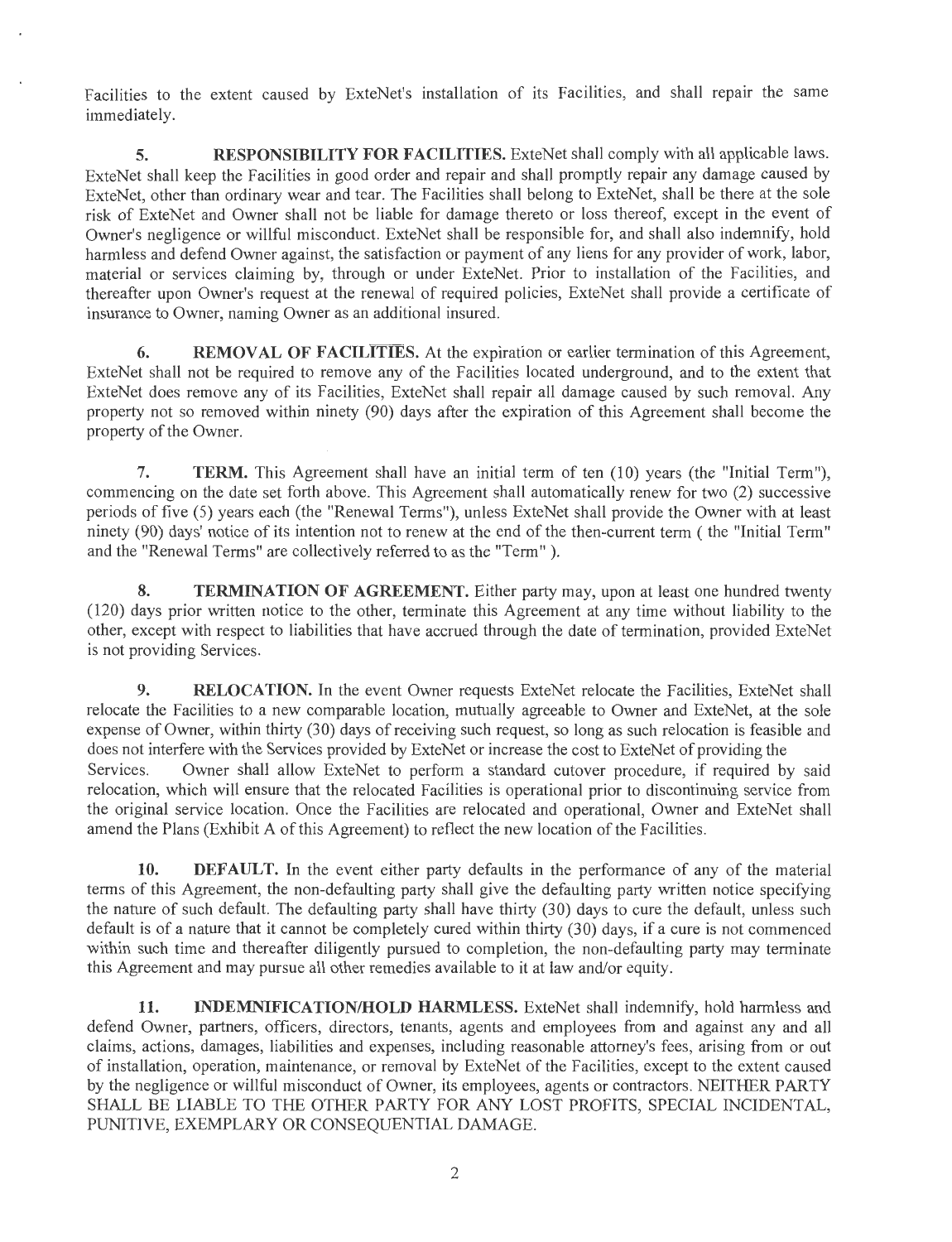12. INSURANCE. Prior to commencing the Work, ExteNet shall procure, and thereafter maintain, at its own expense, until final acceptance of the Work or later as required by the terms of this Agreement insurance coverage required by this Agreement. At a minimum, the types of insurance and minimum policy limits specified shall be maintained in a form and from insurers acceptable to Owner as set forth below. All insurers shall have at least an A- (excellent) rating by A.M. Best and be qualified to do business in the state where the project is located.

This insurance will provide a defense and indemnify the Owner, but only with respect to liability for bodily injury, property damage and personal and advertising injury caused in whole or in part by the Contractor's acts or omissions or the acts or omissions of those acting on the Contractor's behalf.

Proof of this insurance shall be provided to the Owner before the Work commences, as set forth below. To the extent that ExteNet subcontracts with any other entity or individual to perform all or part of the Work, ExteNet shall require the Subcontractors to furnish evidence of equivalent insurance coverage, in all respects, terms and conditions as set forth herein, prior to the commencement of work by the Subcontractor. In no event shall the failure to provide this proof, prior to the commencement of the Work, be deemed a waiver by ExteNet of Subcontractor's or the Sub-Subcontractor's insurance obligations set forth herein.

In the event that the insurance company(ies) issuing the policy(ies) required by this exhibit deny coverage to the Owner, ExteNet or the Subcontractor will, upon demand by the Owner, defend and indemnify the Owner at ExteNet's or Subcontractor's expense.

Commercial General Liability Insurance \$1,000,000 Each Occurrence Limit (Bodily Injury and Property Damage) \$2,000,000 General Aggregate per Project \$2,000,000 Products & Completed Operations Aggregate \$1,000,000 Personal and Advertising Injury Limit

Business or Commercial Automobile Liability Insurance \$1,000,000 combined single limit per accident

Workers' Compensation and Employers' Liability Insurance \$1 ,000,000 Each Accident \$1,000,000 Each Employee for Injury by Disease \$1,000,000 Aggregate for Injury by Disease

Excess or Umbrella Liability \$1 ,000,000 occurrence/aggregate (extending over GL, Auto, Employers Liability limits listed above)

Professional Liability \$1,000,000 occurrence/aggregate

Crime \$1,000,000 Including "Client Property" coverage

The Owner, TKG Management, Inc. and Western Skies Management, Inc. along with their respective officers, agents and employees, shall be named as additional insureds for Ongoing Operations and Products/Completed Operations on ExteNet's and any Subcontractor's Commercial General Liability Policy, which must be primary and noncontributory with respect to the additional insureds. ExteNet shall continue to carry Completed Operations Liability Insurance for at least three (3) years after either ninety (90) days following Substantial Completion of the Work.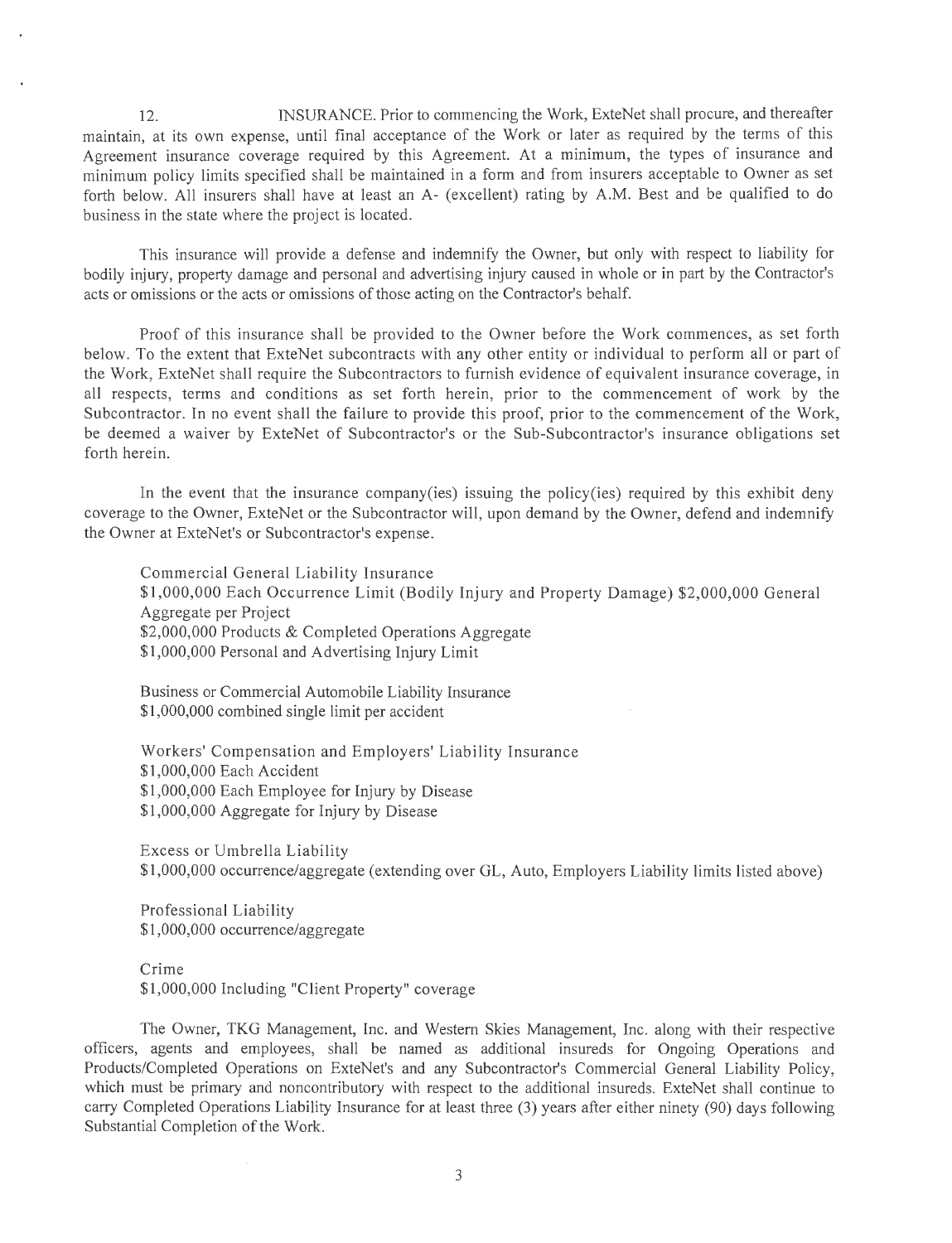ExteNet's professional liability shall cover all services performed for Owner and include Owner as indemnified Party.

Crime coverage shall include "client property" coverage for loss or damage to money, securities and other property sustained by Owner resulting directly from theft committed by Contractor's employee, acting alone or in collusion with other persons,

It is expressly understood by the parties to this Contract that it is the intent of the Parties that any insurance obtained by the Owner is deemed excess, non-contributory and not co-primary in relation to the coverage(s) procured by ExteNet, the Subcontractor or any of their respective consultants, officers, agents, subcontractors, employees or anyone directly or indirectly employed by any of them, or by anyone for whose acts any of the aforementioned may be liable by operation of statute, government regulation or applicable case law.

To the fullest extent permitted by applicable state law, a Waiver of Subrogation Clause shall be added to the General Liability, Automobile and Workers Compensation policies in favor of Owner, and this clause shall apply to the Owner's officers, agents and employees, with respect to all Projects during the policy term.

Prior to commencement of Work, ExteNet shall submit a Certificate of Insurance in favor of Owner. The Certificate shall provide for thirty (30) days' notice to Owner for cancellation or any change in coverage. Copies of insurance policies shall promptly be made available to the Owner upon request.

13. SAFETY. The Owner makes no representation with respect to the physical conditions or safety of the Property. The Contractor shall, at its own expense, preserve and protect from injury its employees engaged in the performance of the Work and all property and persons which may be affected by its operations in performing the Work. The prevention of accidents to workers engaged in the Work and others affected by the Work is the responsibility of the Contractor and Contractor shall comply with all federal, state, labor and local laws, regulations and codes concerning safety as shall be applicable to the Work and to the safety standards established by Owner during the progress of the Work. Contractor shall indemnify, defend and hold harmless Owner and their respective officers, directors, agents and employees from any costs, expenses or liability (including attorneys' fees, fines or penalties) arising out of the Contractor's failure to comply with the aforesaid laws, regulations and codes.

14. NOTICES. All notices, demand, requests or other communications given under this Agreement shall be in writing and be given by, certified mail, return receipt requested, or nationally recognized overnight courier service to the address set forth below or as may subsequently in writing be requested.

If to Owner: THF Harrisonburg Crossing, L.L.C. 211 N. Stadium Blvd. Suite 201 Columbia, MO. 65203 Attn.: Legal Department

If to ExteNet:

ExteNet Systems, Inc. Attention: Chief Financial Officer 3030 Warrenville Rd. Ste. 340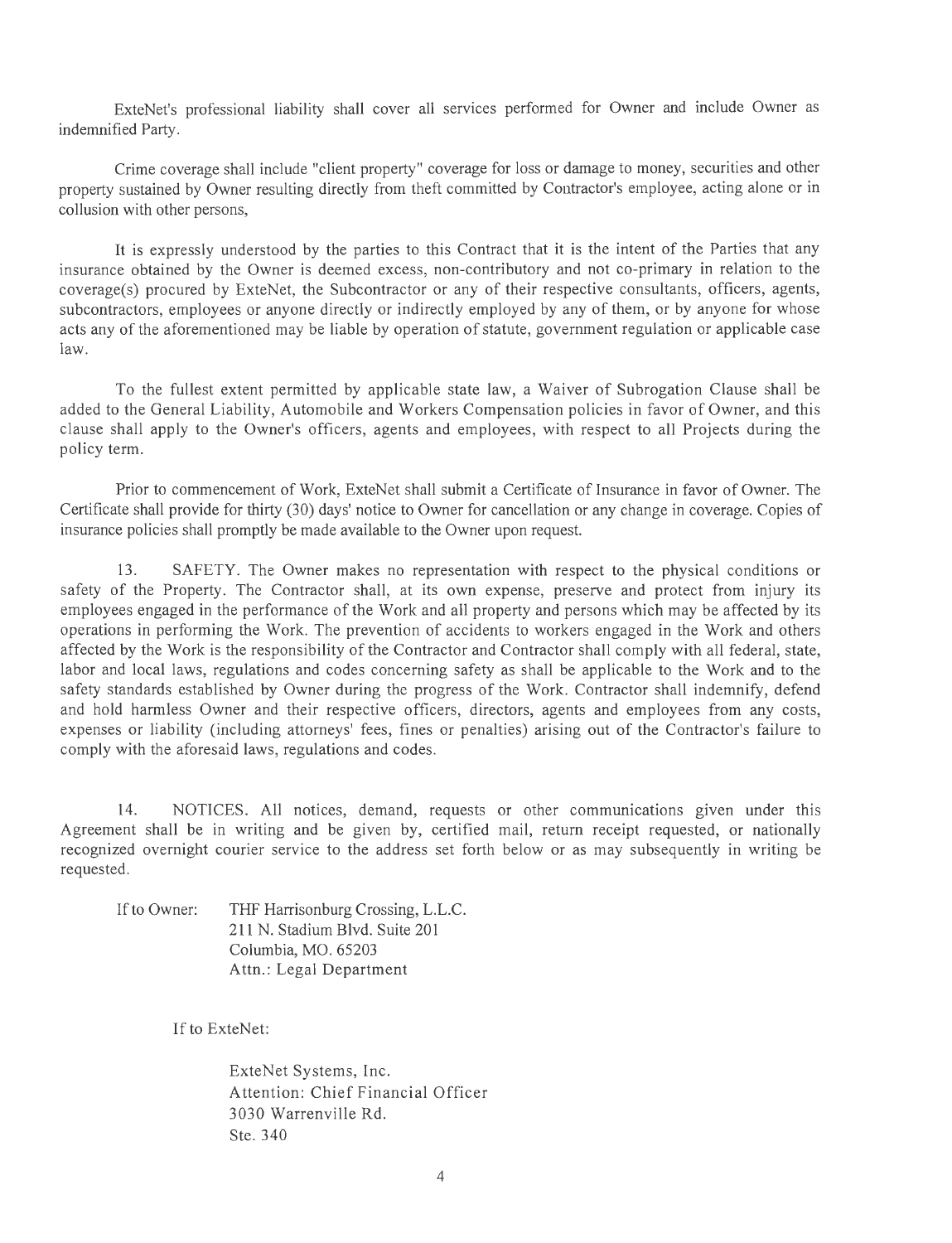Lisle, IL 60532

With a copy to (same address): Attention: General Counsel And a copy emailed to: NOTICE@extenetsystems.com

**15. ENTIRE AGREEMENT.** This Agreement constitutes the entire agreement between the parties and supersedes all prior agreements, promises and understandings, whether oral or written. This Agreement shall not be modified, amended, supplemented or revised, except by a written document signed by both parties.

**16. AUTHORITY.** Each party represents to the other that the person signing on its behalf has the legal right and authority to execute, enter into and bind such party to the commitments and obligations set forth herein.

17. **BINDING EFFECT.** This Agreement shall be binding on and inure to the benefit of the parties and their respective successors and assigns.

**18. VENUE.** This Agreement shall be construed and enforced in accordance with the laws of the State in which the Property is located.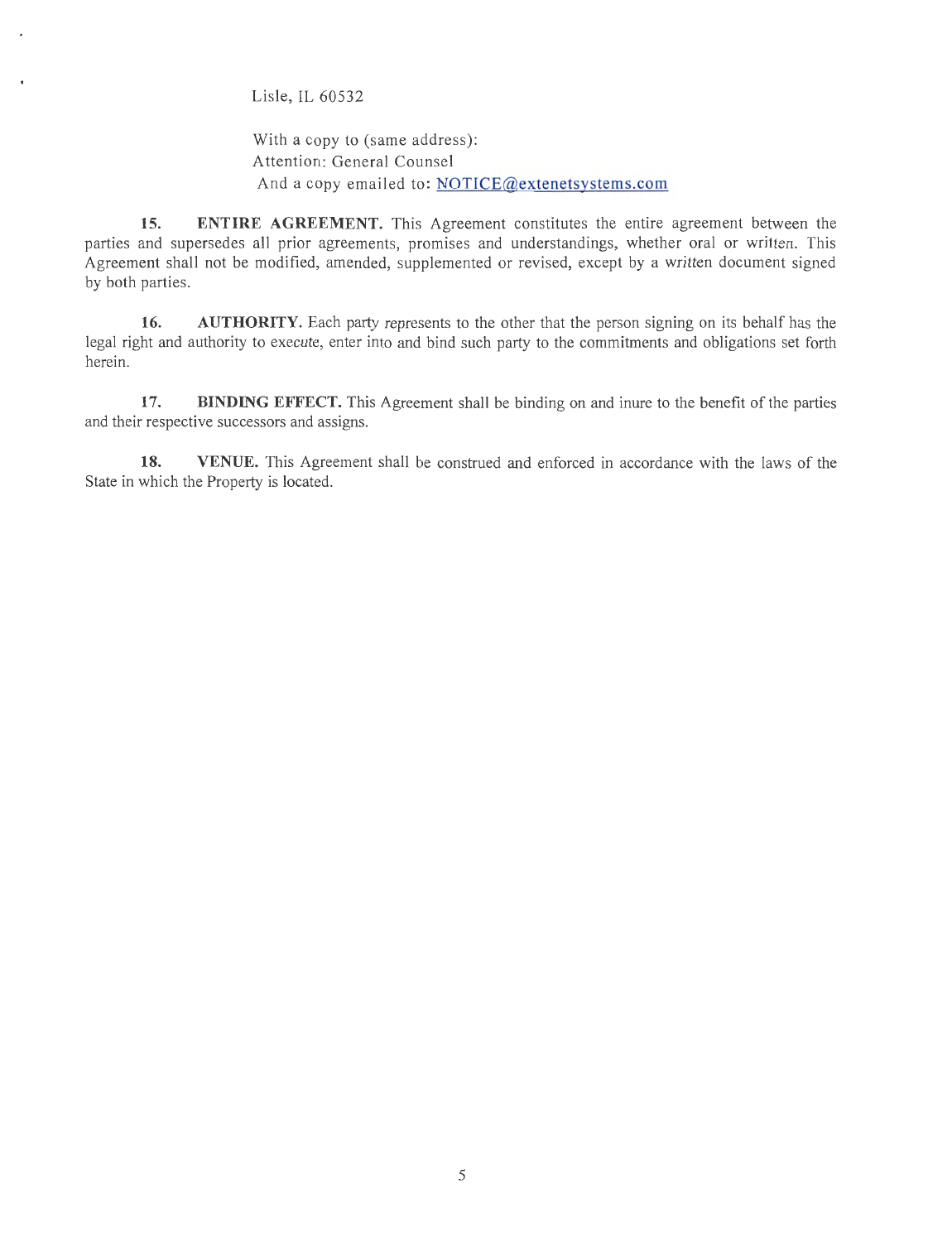IN WITNESS WHEREOF, the parties have caused this Agreement to be executed by their duly authorized representatives as of the date first written above.

> OWNER: THF York Development, L.P.

B y: Otto Maly President

| Dated: |  |
|--------|--|
|        |  |

STATE OF

J.

COUNTY OF

| BE IT REMEMBERED, that on this | day of | , 2020, before me appeared |
|--------------------------------|--------|----------------------------|
|                                |        |                            |

of York<br>Development, L.P., to me known to be the person described in and who executed as such

\_\_\_\_\_\_\_\_\_\_\_\_\_\_\_\_\_\_\_ the foregoing instrument on behalf of said entity, and duly acknowledged the execution of the same to be the act and deed of said entity.

IN WITNESS WHEREOF, I have hereunto set my hand and affixed my official seal on the day and year last above written.

Notary Public in and for said County and State

Print Name:

My Commission Expires:

[SEAL]

EXTENET: ExteNet Systems, Inc.

By:

Name: Richard Coyle

Title: Executive Vice President & COO

Dated: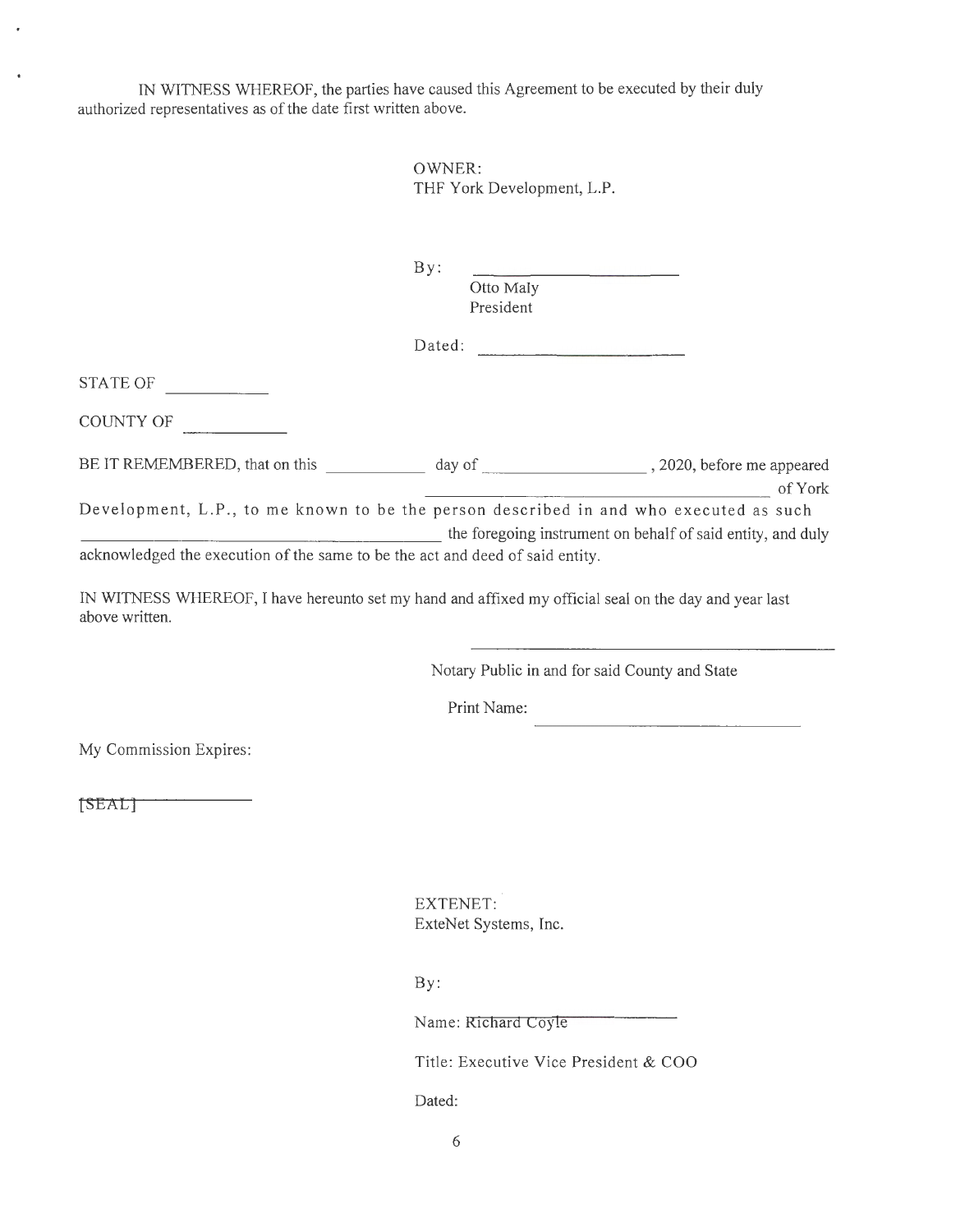| <b>STATE OF ILLINOIS</b> |         |
|--------------------------|---------|
|                          | $)$ SS. |
| COUNTY OF DUPAGE         |         |

BE IT REMEMBERED, that on this \_\_\_\_\_\_\_ day of \_\_\_\_\_\_\_\_\_\_\_\_\_\_\_\_, 2020, before me appeared Richard Coyle, Executive Vice President and COO of ExteNet Systems, Inc., to me known to be the person described in and who executed as such Executive Vice President and COO the foregoing instrument on behalf of said entity, and duly acknowledged the execution of the same to be the act and deed of said entity.

IN WITNESS WHEREOF, I have hereunto set my hand and affixed my official seal on the day and year last above written.

Notary Public in and for said County and State

Print Name:

My Commission Expires:

[SEAL]

EXHIBIT "A"

The Plans